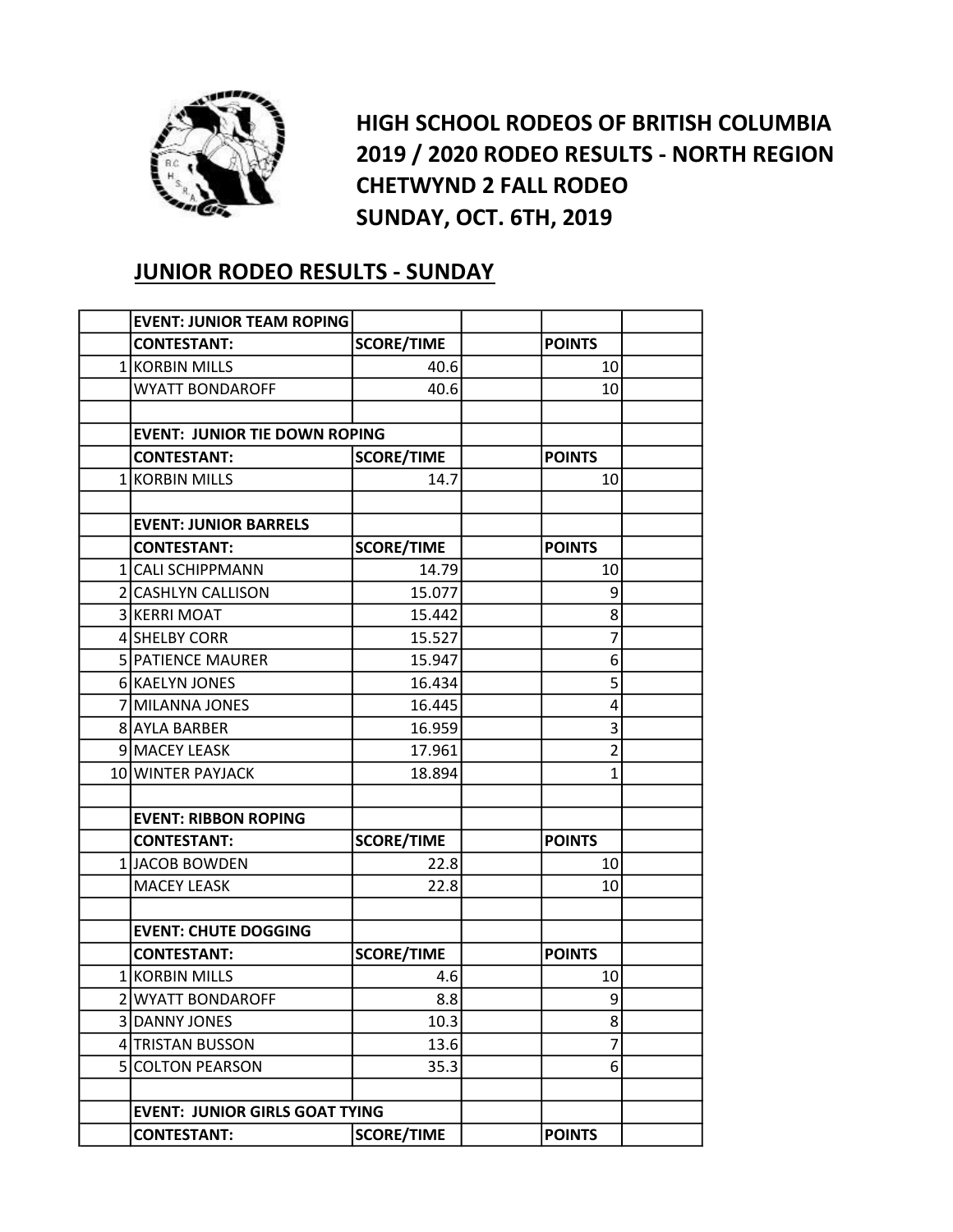|          | 1 SHELBY CORR                        | 11.8              | 10             |  |
|----------|--------------------------------------|-------------------|----------------|--|
|          | 2 KERRI MOAT                         | 16.6              | 9              |  |
|          | 3 MACEY LEASK                        | 16.8              | 8              |  |
|          | 4 KAELYN JONES                       | 18                | 7              |  |
|          | 5 CASHLYN CALLISON                   | 18.4              | 6              |  |
|          |                                      |                   |                |  |
|          | <b>EVENT: JUNIOR BOYS GOAT TYING</b> |                   |                |  |
|          | <b>CONTESTANT:</b>                   | <b>SCORE/TIME</b> | <b>POINTS</b>  |  |
|          | 1 WYATT BONDAROFF                    | 12.9              | 10             |  |
|          | 2 ETHAN NELSON                       | 13                | 9              |  |
|          | 3 DANNY JONES                        | 13.6              | 8              |  |
|          | 4 BLAKE COLLINS                      | 14.9              | 7              |  |
|          | 5 JACOB BOWDEN                       | 16.7              | 6              |  |
|          | 6 LANDON DOWLING                     | 16.8              | 5              |  |
|          | 7 KORBIN MILLS                       | 18.5              | 4              |  |
|          | 8 COLTON PEARSON                     | 23.1              | 3              |  |
|          |                                      |                   |                |  |
|          | <b>EVENT: JUNIOR GIRLS BREAKAWAY</b> |                   |                |  |
|          | <b>CONTESTANT:</b>                   | <b>SCORE/TIME</b> | <b>POINTS</b>  |  |
| $1\vert$ | <b>NO QUALIFIED TIMES</b>            |                   |                |  |
| 2        |                                      |                   |                |  |
|          |                                      |                   |                |  |
|          | <b>EVENT: JUNIOR BOYS BREAKWAY</b>   |                   |                |  |
|          | <b>CONTESTANT:</b>                   | <b>SCORE/TIME</b> | <b>POINTS</b>  |  |
|          | 1 NO QUALIFIED TIMES                 |                   |                |  |
|          |                                      |                   |                |  |
|          | <b>EVENT: JUNIOR POLE BENDING</b>    |                   |                |  |
|          | <b>CONTESTANT:</b>                   | <b>SCORE/TIME</b> | <b>POINTS</b>  |  |
|          | 1 SHELBY CORR                        | 23.736            | 10             |  |
|          | 2 ALY HART                           | 27.077            | 9              |  |
|          | 3 MILANNA JONES                      | 29.662            | 8              |  |
|          | 4 WINTER PAYJACK                     | 30.821            | 7              |  |
|          | 5 CASHLYN CALLISON                   | 32.509            | 6              |  |
|          | 6 KAELYN JONES                       | 32.942            | 5              |  |
|          | 7 KERRI MOAT                         | 33.131            | 4              |  |
|          | 8 CALI SCHIPPMANN                    | 35.516            | 3              |  |
|          | 9 AYLA BARBER                        | 36.571            | $\overline{2}$ |  |
|          |                                      |                   |                |  |
|          |                                      |                   |                |  |
|          | <b>EVENT: BAC SADDLE BRONC</b>       |                   |                |  |
|          | <b>CONTESTANT:</b>                   | <b>SCORE/TIME</b> | <b>POINTS</b>  |  |
|          | 1 NO QUALIFIED RIDES                 |                   |                |  |
|          |                                      |                   |                |  |
|          | <b>EVENT: BAC BAREBACK</b>           |                   |                |  |
|          | <b>CONTESTANT:</b>                   | <b>SCORE/TIME</b> | <b>POINTS</b>  |  |
|          | 1 COLTON PEARSON                     | 67                | 10             |  |
|          | 2 TRISTAN BUSSON                     | 57                | 9              |  |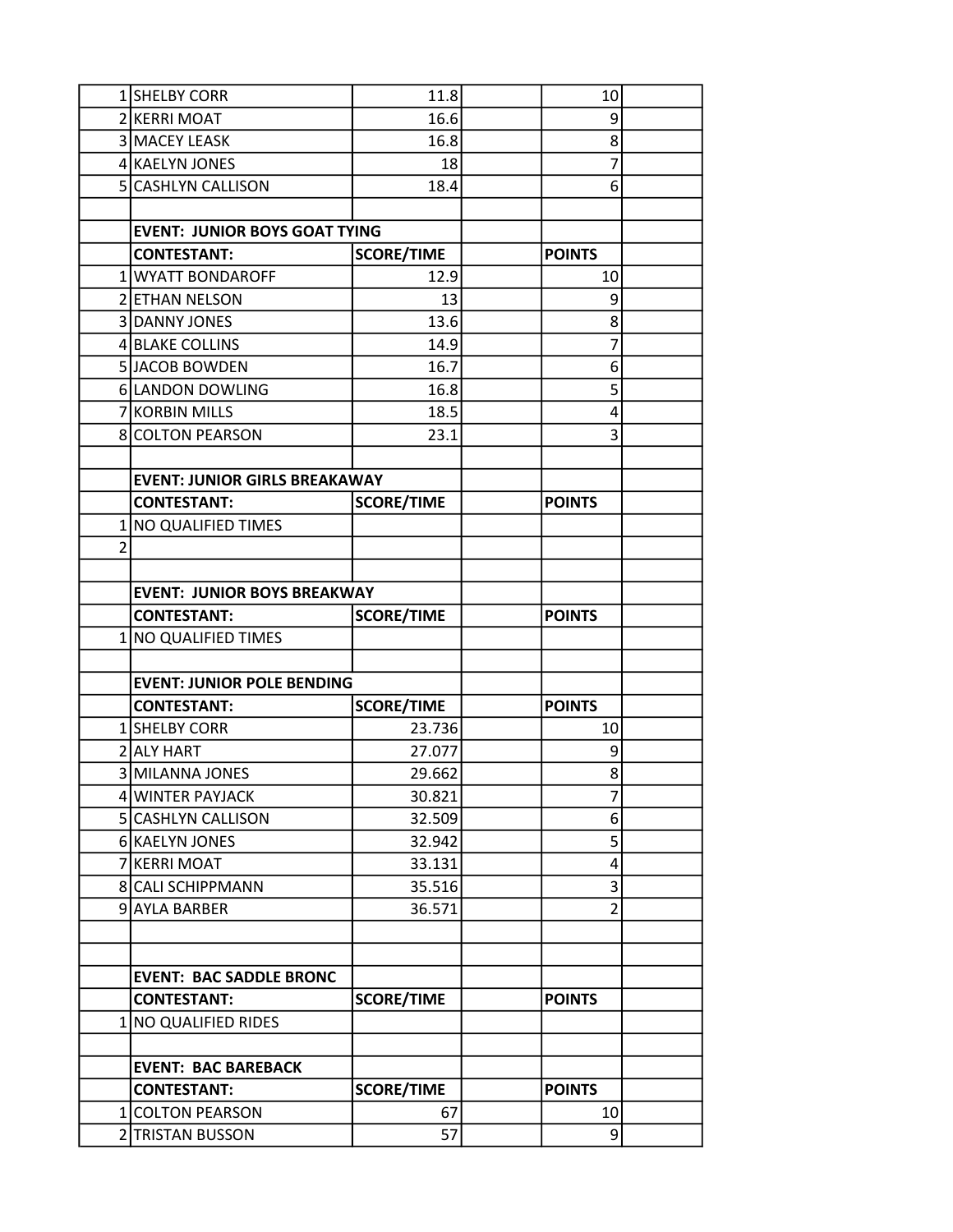| <b>IEVENT: JR BULL RIDING</b> |                   |                |  |
|-------------------------------|-------------------|----------------|--|
| <b>ICONTESTANT:</b>           | <b>SCORE/TIME</b> | <b>IPOINTS</b> |  |
| 1 NO QUALIFIED RIDES          |                   |                |  |

## HIGH SCHOOL RODEO RESULTS - SUNDAY EVENT: TEAM ROPING CONTESTANT: SCORE/TIME POINTS 1 RYLIE BONDAROFF 1 9.7 10 TYLER PEDERSON 9.7 98 2 FALLON JONES 23.5 23.5 TYLER BONDAROFF TYLER NONDAROFF 23.5 and 23.5 and 23.5 and 23.5 and 23.5 and 23.5 and 23.5 and 23.5 and 23.5 and 23.5 and 23.5 and 23.5 and 23.5 and 23.5 and 23.5 and 23.5 and 23.5 and 23.5 and 23.5 and 23.5 and 23.5 and 2 3 JUESSIE PEARSON 33 33 KALI ATKINGS 33 8 EVENT: BULL RIDING CONTESTANT: SCORE/TIME | POINTS NO RIDES EVENT: SENIOR BARRELS |CONTESTANT: SCORE/TIME | POINTS 1 KALI ATKINGS 14.269 10 2 FALLON JONES 14.843 9 3 SIENNA GHOSTKEEPER 14.87 | 8 4 ASPEN WOLLEN 14.893 5 KENDALL ESAU 14.907 | 6 6 MAKENNA BIEGEL 14.918 14.918 7 RACHEL MOAT 14.965 | 14.965 8 PAYDEN HINTON 14.995 9 DESTINY OLLENBERGER 15.112 2 10 LAUREN KONASHUK | 15.138 | 1 EVENT: SENIOR TIE DOWN ROPING CONTESTANT: SCORE/TIME | POINTS 1 WYATTE COPELAND 15 15 2 JJESSE JONES 23.2 9 3 ZANE JONES 24.6 24.6 4 CARSON GUNDERSON  $\begin{array}{ccc} 1 & 27.7 & 1 & 7 \end{array}$ EVENT: SENIOR GOAT TYING |CONTESTANT: SCORE/TIME | POINTS 1 RYLIE BONDAROFF 1 7.5 10 2 LAUREN KONASHUK (8.2 METADA) 1 3 TYLER BONDAROFF 1 9.3 9.3 4 FALLON JONES 19.4 | 2

5 KENDALL ESAU 8.5 6